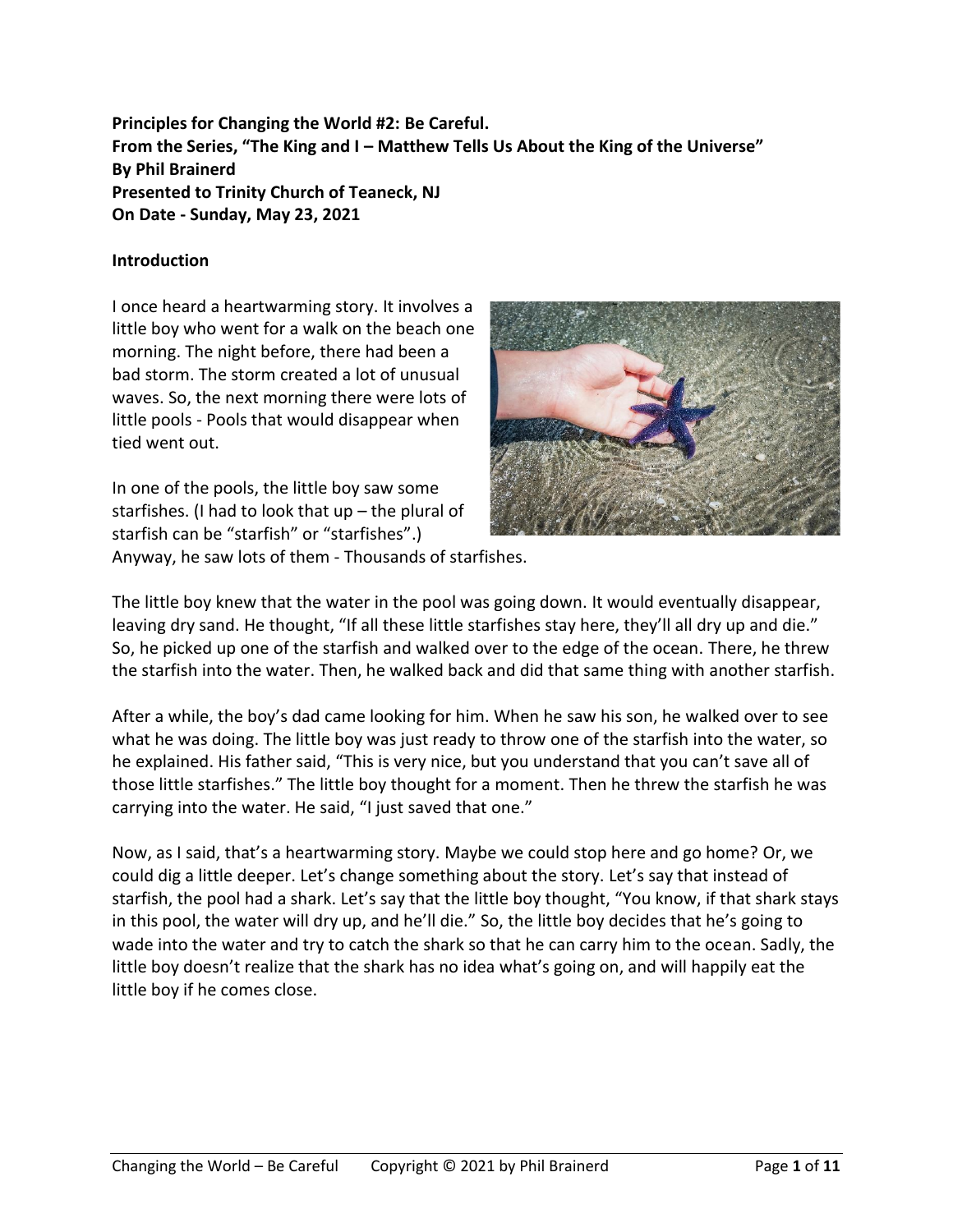Today, I don't want to start off with a tragedy. So, I won't say that the little boy went into the water and was promptly eaten. I won't say that he lost a limb. I won't even say that he was injured. I'll say that the little boy's father came along and caught him before he went into the pool, and talked him out of this idea. Then, they went and enjoyed a family breakfast together.

That's a much nicer ending.

This is where somebody asks, "Why is Phil doing this?" "Why did he take a heartwarming story and change it so that it was almost a tragedy?"

And as always, I'm glad you asked.

We're in Matthew, chapter 7. In this chapter, Jesus teaches us "Principles for Changing the World. In our last session, we learned principle number one: Start with yourself. Today, we learn principle number two:

"Be careful: Sometime the world does not want to be changed."

Let's read and see what Jesus has to say.

Do not give dogs what is sacred; do not throw your pearls to pigs. If you do, they may trample them under their feet, and turn and tear you to pieces. (Matthew 7:6)

Like many things that Jesus teaches us, many find this confusing. So, let's dig in.

## **I. Analysis: Sacred, Pearls, Dogs and Pigs**

First, let's ask: What does Jesus mean by things that are sacred, and things that are valuable, like pearls?

#### **A. Sacred**

First, let's look at things that are sacred. To be sacred is to be totally set apart for God. Once something is set apart for God, it should only be used by God for his purposes. It's interesting, the thing that is set apart need not be unique in itself. You can have a common cup or bowl set apart for God. You can have food set apart for God. In the days of Hebrew Temple in Jerusalem, people might sacrifice as simple as bread. Bread is common. But, once it was set apart, it was special. So, here's an important principle:

*It's the act of being set apart that makes something special, not the thing itself.*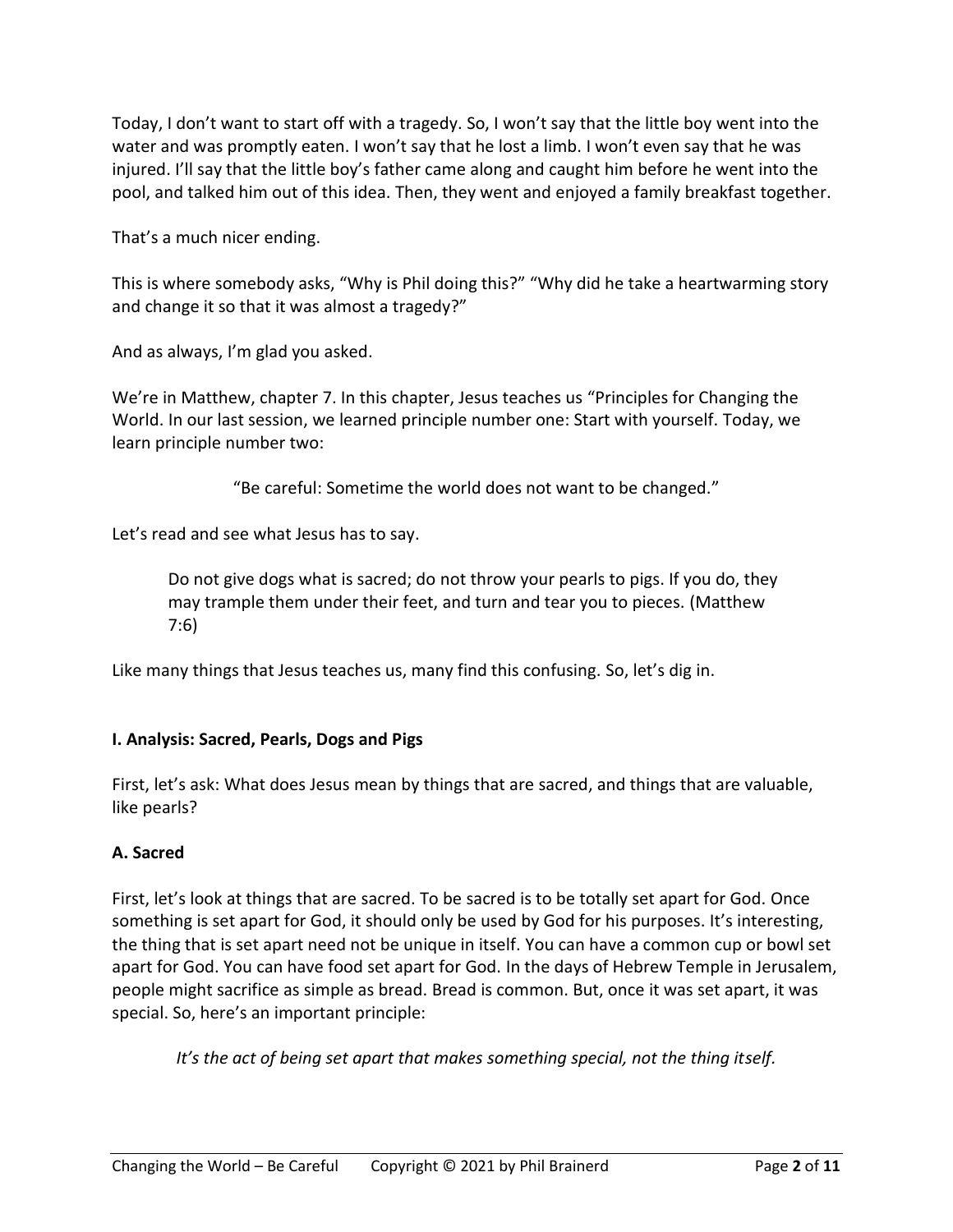#### **B. Pearls, Treasure**

Now that we understand what it means to be sacred, let's look at the way that Jesus talks about pearls. A pearl is a symbol of treasure. In the days of Jesus, pearls were rare. Pearls were beautiful. Rare and beautiful combine to make pearls highly valuable. Today, we have ways of farming the oysters that produce pearls. In the days of Jesus, divers with no modern equipment had to hold their breath long enough to look around the ocean floor for oysters. Once found, not all oysters contain pearls. So, these were very uncommon and special.

#### **C. Dogs**

Now that we understand those words, sacred and pearls, let's look at the other side of the picture that Jesus uses for us: Dogs and pigs.

In America and the western world, we think of dogs as pets. Dogs are cute. Dogs are friendly. We bring them into our homes and dress them up like children.

In ancient Israel, people had very different views of dogs. To the Jewish people dogs were considered an unclean animal, so they were not normally brought into homes. That meant that the average person only met wild dogs outside in lesspopulated place. And to say "met" is bad - You didn't actually want to meet one of these in the wild. They were vicious, and they would eat anything they could get their teeth into.



## **D. Pigs**

Then there are pigs. Once again, people who have never seen a live pig think of them as cute little creatures. This little piggie went to market, and you know the rest. Most people don't see one off a farm. And again that's a good thing, because when you meet them in the wild, they are decidedly unpleasant creatures.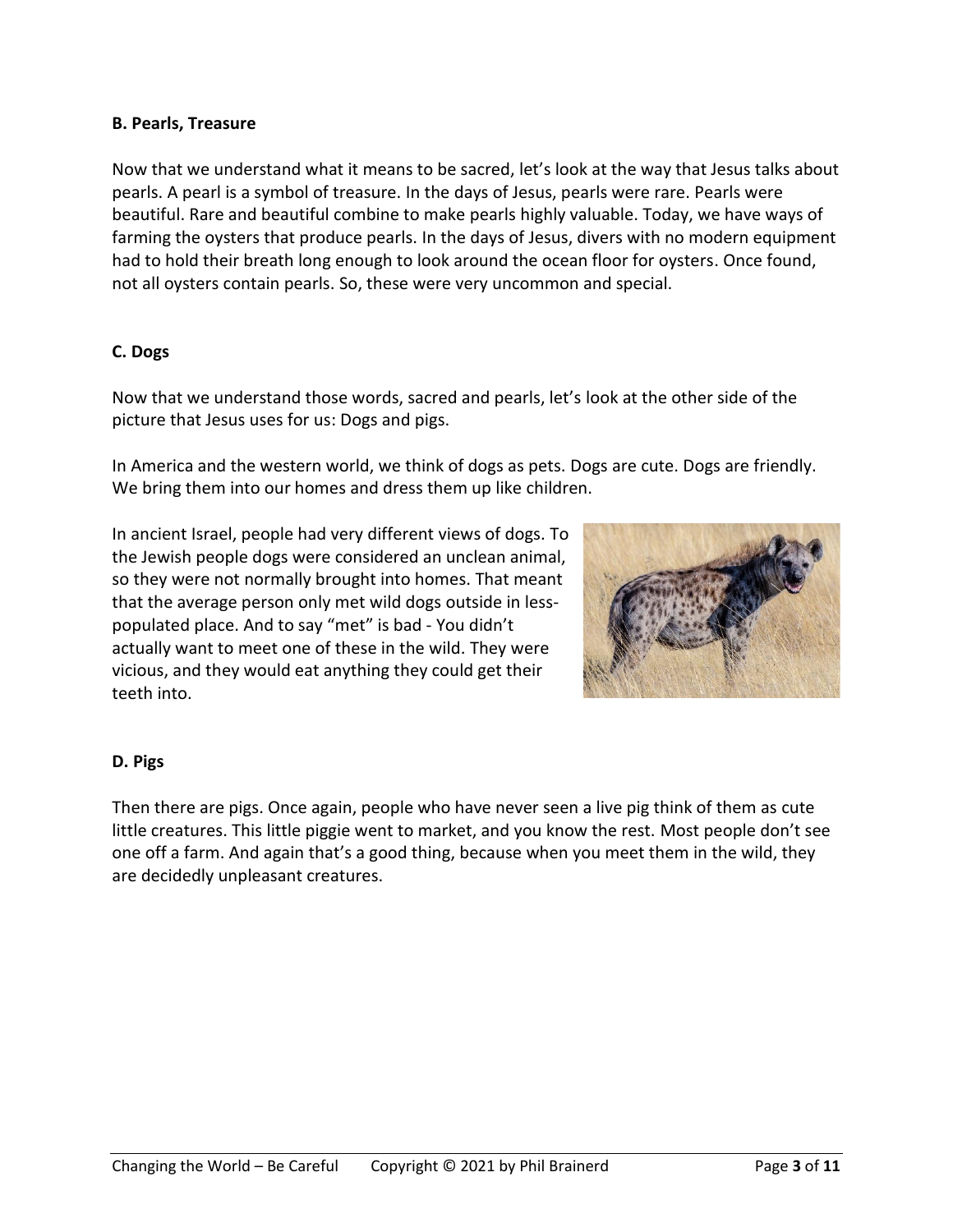

I once heard a presentation on the history of Hawaii. In ancient Hawaii, when the day came for a young boy to become a man, there was a ceremony. The ceremony involved going out into the jungle to kill a wild boar. If you brought one home, you were a hero. There was a feast with the cooked boar taking center stage. If you pulled this off, you had a claim on being one of the leaders of your village. However, it was not unusual for some of the young men to fail to come home. These animals get quite large, and they are ferocious fighters.

So, we have sacred, and we have pearls. We have dogs and we have pigs. How does Jesus use these?

## **II. The connection of these things to Spiritual Matters**

Wild dogs and wild pigs have something in common: They eat whatever they can get. They may hunt for other animals. But, they're just as happy to eat the leftovers from whatever dead things may be lying around. Dead for a day – dead for a week. It doesn't matter. These animals were often seen scavenging around garbage dumps. So, the source of the food doesn't matter. If it's edible, it works.

Compare this with the idea of something being sacred. To be sacred is to be special – very special. Compare this with the idea of a pearl. A pearl is rare and beautiful and valuable. To pigs and dogs, there is nothing that is special. There is nothing that is valuable. Something is either edible, or it's not.

Would anyone even think of giving something special and rare to such a creature? If you had something special and rare, like a fine pearl, you certainly wouldn't throw it away to a wild animal. What would happen if you did? The animal would likely take a bite. When it discovered that what you just threw it was inedible, it might turn on you and attack. In the process of attacking you, whatever you offered to the animal would just get trampled.

No, Jesus says, "Do not give dogs what is sacred; do not throw your pearls to pigs. If you do, they may trample them under their feet, and turn and tear you to pieces."

## **III. Personal Application – Understanding Value of the Kingdom**

Now, what does this all mean to us? What does this mean to followers of Jesus - Especially, followers of Jesus who want to change the world? Do we have something that's sacred? Do we have something that rare and beautiful and highly valuable?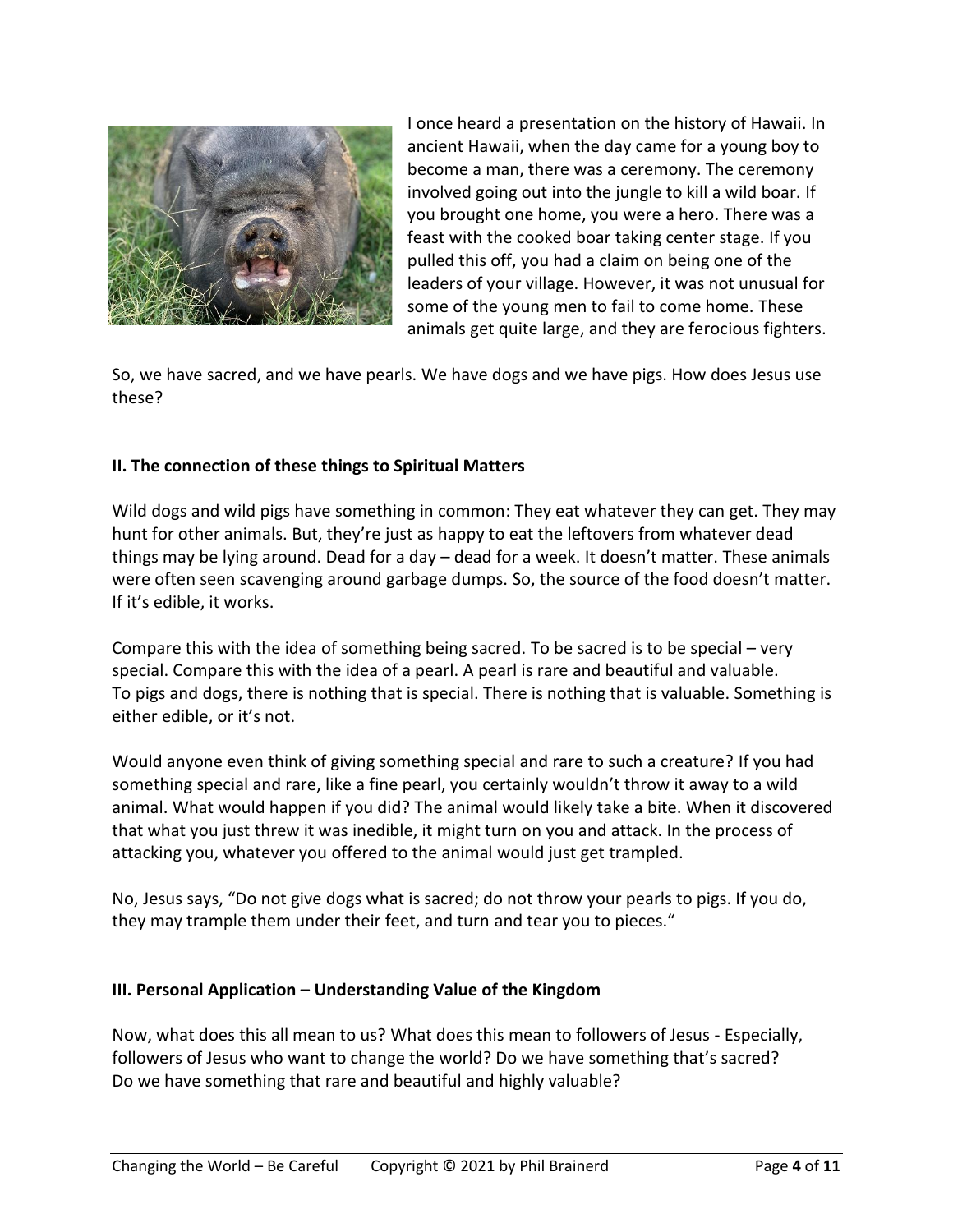Yes! We have knowledge of the kingdom of heaven. Let's read about it:

44 "Again, the kingdom of heaven is like treasure hidden in a field, which a man found and hid; and for joy over it he goes and sells all that he has and buys that field. 45 "Again, the kingdom of heaven is like a merchant seeking beautiful pearls, 46 who, when he had found one pearl of great price, went and sold all that he had and bought it. (Matthew 13:44-45)

These stories are told in the book of Matthew, so we'll hit those stories down the road. As such, we don't need to pull them apart in detail. On a high level though, the main point is obvious: Having knowledge of the Kingdom of Heaven is like treasure. It's like finding a pearl - And not just any pearl, it's like being an expert pearl hunter who finds the most extraordinary pearl he's ever seen.

So, if you know about the Kingdom of heaven and you're heading there, you have something rare and beautiful and highly valuable.

The Bible describes heaven as a wonderful place. It has streets of gold. The finest jewels are all over the place. But more than the presence of fine and rare things, the most important part of heaven is that God is there. King David wrote about it in the Psalms.

> 1 How lovely is your dwelling place, Lord Almighty! 2 My soul yearns, even faints, for the courts of the Lord; my heart and my flesh cry out for the living God. (Psalm 84:1-2)

There's something even more about heaven - It's the price that was paid which allows us to go there.

18 For you know that it was not with perishable things such as silver or gold that you were redeemed from the empty way of life handed down to you from your ancestors, 19 but with the precious blood of Christ… (I Peter 1:18-19)

Add to all this: The gift of God is more than a place. It's what happens to us.

6 For God, who said, "Let light shine out of darkness," made his light shine in our hearts to give us the light of the knowledge of God's glory displayed in the face of Christ.

7 But we have this treasure in jars of clay to show that this all-surpassing power is from God and not from us. (II Corinthians 4:6-7)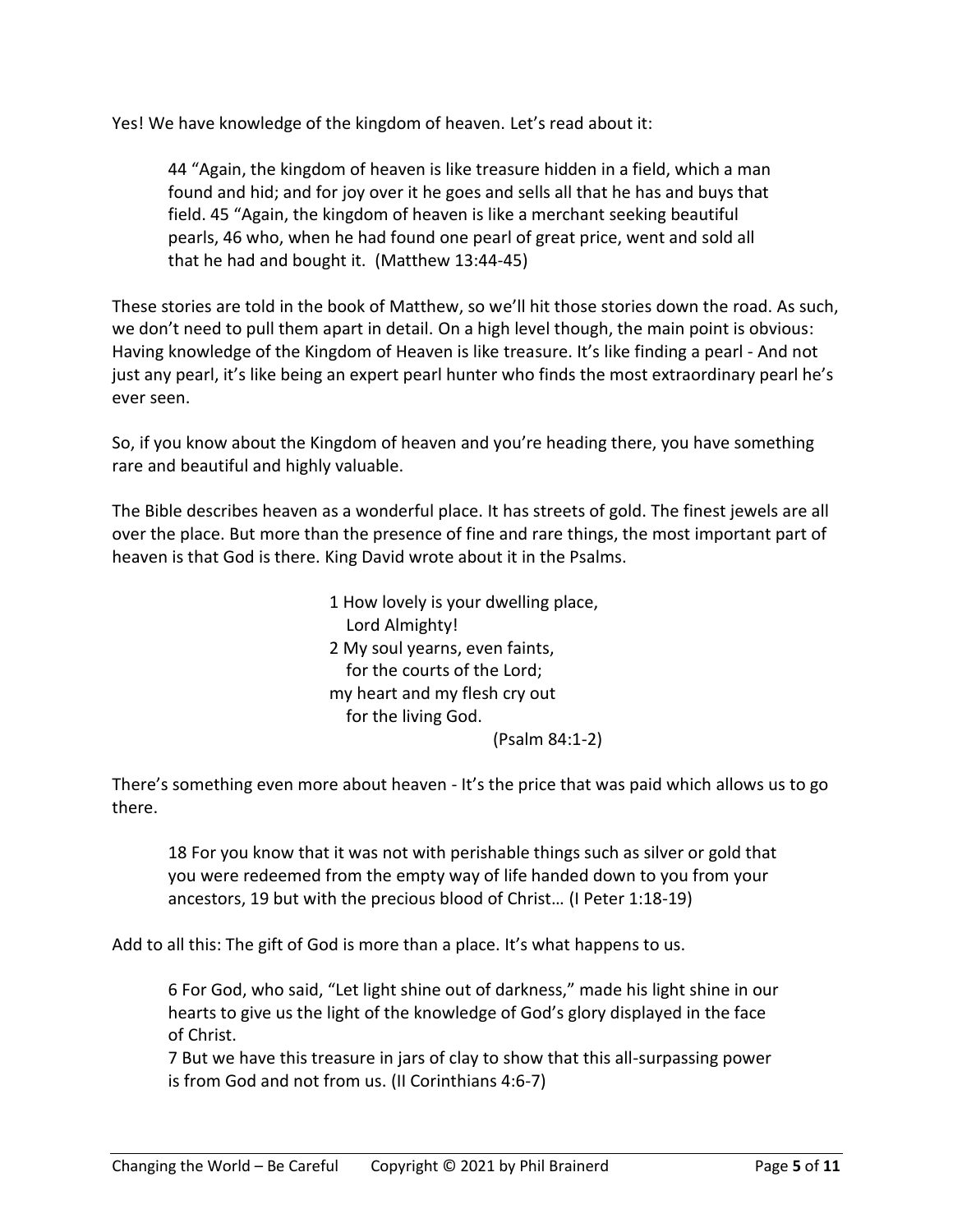As we said before, to be sacred is to be set apart for God. And it's not the thing that's important. It's the fact that the thing is set apart. And so, it is with us. We start out as common things. We are what the writer here calls "Jars of Clay". But, we are used by God to hold treasure. Part of that treasure is the knowledge we have of the kingdom. But there's even more:

19 Do you not know that your bodies are temples of the Holy Spirit, who is in you, whom you have received from God? (I Corinthians 6:19)

When someone receives Christ as their Savior, God sets them apart. He washes them with the precious blood of Christ. Then he sends his Holy Spirit to live in that person.

So, we who start as common things, as jars of clay, are transformed into a living temple. We become sacred.

Now we know why Jesus is talking about pearls and sacred things. Let's stop for a moment to think about this. As always, there are two kinds of people reading. For some, this is new. Would you like to receive treasure from God? Right now, you are something common - Something locked into the time you spend on the earth. Would you like to be changed - Changed into something sacred - Something eternal? Talk to us. We'd love to share how you can know with certainty that you possess the treasure of the living God. We'll share some important info at the end of this article.

Then there are the folks who have heard this for years. You know, sometimes the years go by, and it becomes easy to forget. We may be temples of the Holy Spirit, we may be something sacred, but we live on a very common and very un-sacred earth. Do we fully understand what God has given to us? Treasure!

Take a moment to let God reawaken the awe and wonder inside of you. Let God show you how lovely his dwelling place is. Let God remind you of the beauty and incredible worth that you possess as a child of God.

## **IV. Application to our Mission**

Let's see how this applies to our mission as followers of Jesus. You see, normally, in Christian circles, we talk about sharing this knowledge we have with other people. In fact, we are to go to great lengths to do so. Let's be reminded of the way that Matthew closes his book:

Go therefore and make disciples of all the nations… (Matthew 28:19)

We read here that Jesus tells us to "go". Go to all nations. That's the whole planet - We are to go into the whole world. But, in the passage we're reading today, Jesus seems to be giving us an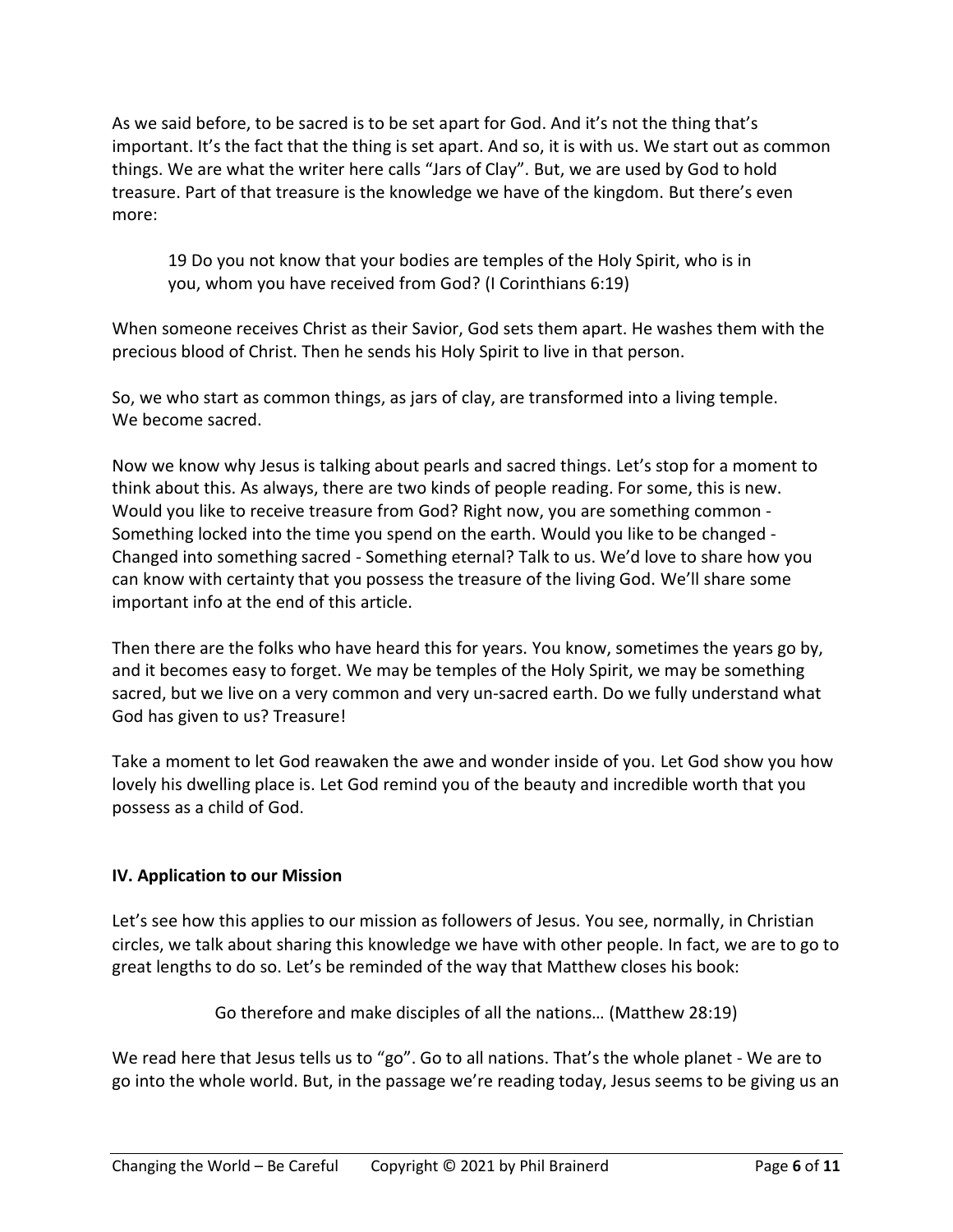exception - A big "but". There are some people in the world with whom we're not supposed to share.

Jesus has some unkind names for those people: Dogs and pigs. As we've learned, dogs and pigs were not (shall we say) favored creatures in ancient Israel. Why would Jesus refer to people with an unkind name? Answer: Because there's something serious going on here, and he wants to get our attention.

We don't have a lot of time to go through the complete story, but for now, let's say that the names "dog" and "pig" were given to people who resisted God. Let's look at one usage in the Psalms. We're going to read about a follower of God who is being attacked by enemies of God.

> 11 Do not be far from me, for trouble is near and there is no one to help. 12 Many bulls surround me; strong bulls of Bashan encircle me. 13 Roaring lions that tear their prey open their mouths wide against me. (same slide) 16 Dogs surround me, a pack of villains encircles me; (Psalm 22:11-13, 16)

We see here a man who is a follower of God who is under attack. He's being attacked by enemies of God. Those enemies are strong. Bulls were a symbol of strength. Those enemies are heartless and brutal. Lions and dogs were symbols of these qualities.

Sadly, some leaders in ancient Israel misread this. They believed that "dogs" and "pigs" were titles to be used for anyone who wasn't a Hebrew. There are lots of reasons in the Scripture to believe that those names are more appropriately used in the wider sense for people who are enemies of God. In particular, those who can become vicious.

**To summarize what we have so far:** Jesus is saying that his followers who want to change the world will do so with something that is highly valuable: The message of the Kingdom of Heaven. That message is sacred. And it makes the people who accept it sacred, too. So Jesus is saying that his followers need not give it to people who will turn around and hurt them.

Note: Jesus is not saying that the message should not be offered. He's saying that it should not be thrown around as though as though it was simple and cheap.

Let's see how Jesus implemented this with his immediate followers - Those who walked with them and heard his voice.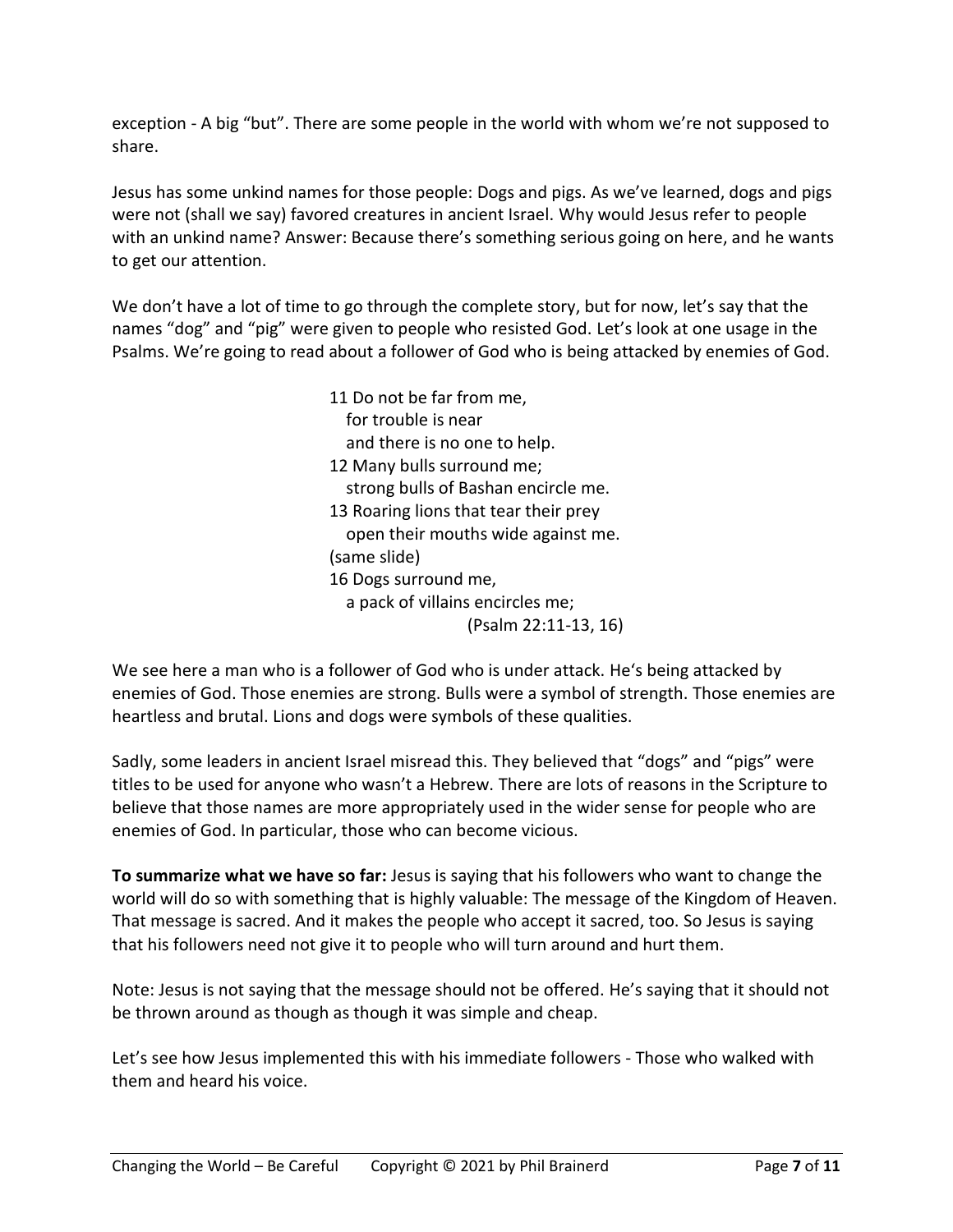A while after he presented the Christian Manifesto, he sent his disciples out for a short time to share his message. Here are the instructions that he gave to them:

11 Whatever town or village you enter, search there for some worthy person and stay at their house until you leave. 12 As you enter the home, give it your greeting. 13 If the home is deserving, let your peace rest on it; if it is not, let your peace return to you. 14 If anyone will not welcome you or listen to your words, leave that home or town and shake the dust off your feet. 15 Truly I tell you, it will be more bearable for Sodom and Gomorrah on the day of judgment than for that town. (Matthew 10:11-15)

A little further down in those instructions, Jesus says this:

When you are persecuted in one place, flee to another. (Matthew 10:23)

So, Jesus gave clear instructions to his followers. Go to various places. When you get there, *offer* the message of the kingdom. If people there accept, great. If they don't, give them a stern warning and move on.

This was practiced later by the Apostle Paul on his missionary journeys. When he reached the city of Corinth, he went to the synagogue to share the message of Jesus. He spoke to both fellow Jews and to gentiles. Here's how it went:

5 When Silas and Timothy came from Macedonia, Paul devoted himself exclusively to preaching, testifying to the Jews that Jesus was the Messiah. 6 But when they opposed Paul and became abusive, he shook out his clothes in protest and said to them, "Your blood be on your own heads! I am innocent of it. From now on I will go to the Gentiles." (Acts 18:5-6)

In this situation, Paul spoke to everyone. He shared a clear message of the Kingdom. When people listened, fine. If they accepted, wonderful. If people weren't sure but were polite, Paul kept on speaking. But, when people became abusive, Paul gave them a stern warning and moved on.

## **V. Practical Applications for Today**

So, having learned all this, let's consider some practical examples.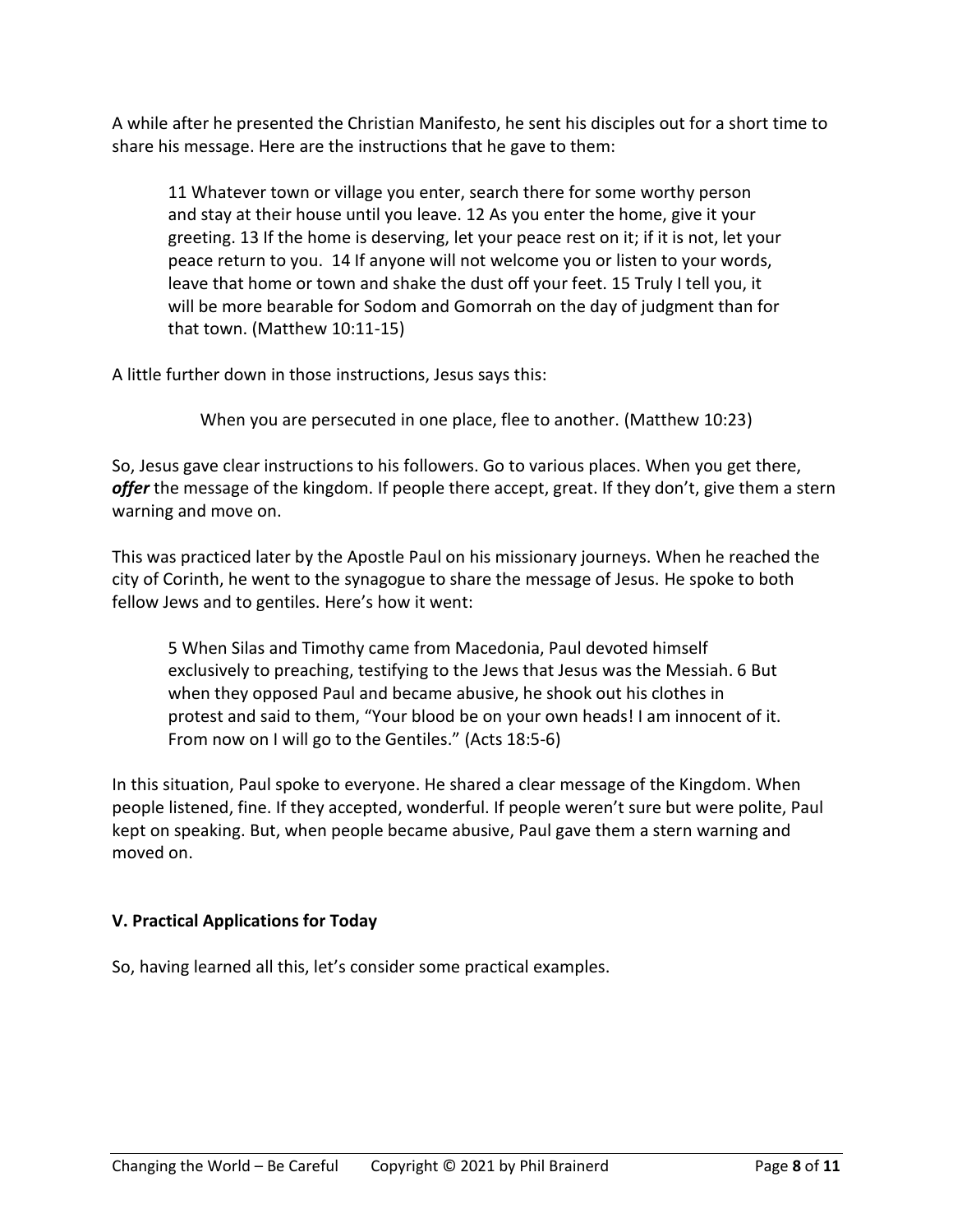# **A. A College Campus**

When I taught at a college, I volunteered to help with the Christian fellowship group. At one point, there was an individual in the group who was very disruptive. He would act rudely to people in general, doing things like talking out of turn in meetings. Worse, he would go up to different young women in the group and do things that made them uncomfortable. This was resulting in people, especially young women, going to the student leaders and saying that they were interested in learning about the message of Jesus, but they couldn't keep coming to the meetings because they didn't feel safe.

The student leaders went to the campus worker who headed the group and asked what they should do. They wanted to tell the young man that he wasn't welcome. He replied, "No, everyone must be welcome. You need to love this young man and work with him." Unfortunately, the young man didn't change, even after many loving attempts to work with him. In fact, he got worse. This resulted in student leaders burning out.

At a later point, the campus worker moved on, and I was left in charge until another worker was appointed. The students came to me and asked for my advice. I told them that, based on what we learned today, they had no obligation to include this disruptive individual. I told them to tell him that he was not welcome until he was ready to treat everyone, especially the young women, with respect.

I saw some huge sighs of relief.

## **B. In a Church**

Let's look at a practical example from a church. A while back, I was involved in some ministries with a large church in Philadelphia. In the city, you get a lot of random people wandering into the service. Many of them sit quietly and don't bother anyone - Those individuals were welcome.

One day though, a man wandered in who was either inebriated or on drugs. He got loud during the sermon. The pastor stopped the sermon and told the ushers to escort the man out. (Ushers in city settings have to be trained how to handle things like this.)

Later, the pastor got some flak from people in the congregation. They said, "we need to love everyone, even people who get loud during the service". Based on what we studied today that pastor replied, "No, we only need to accept people who are willing to abide by the rules of common decency."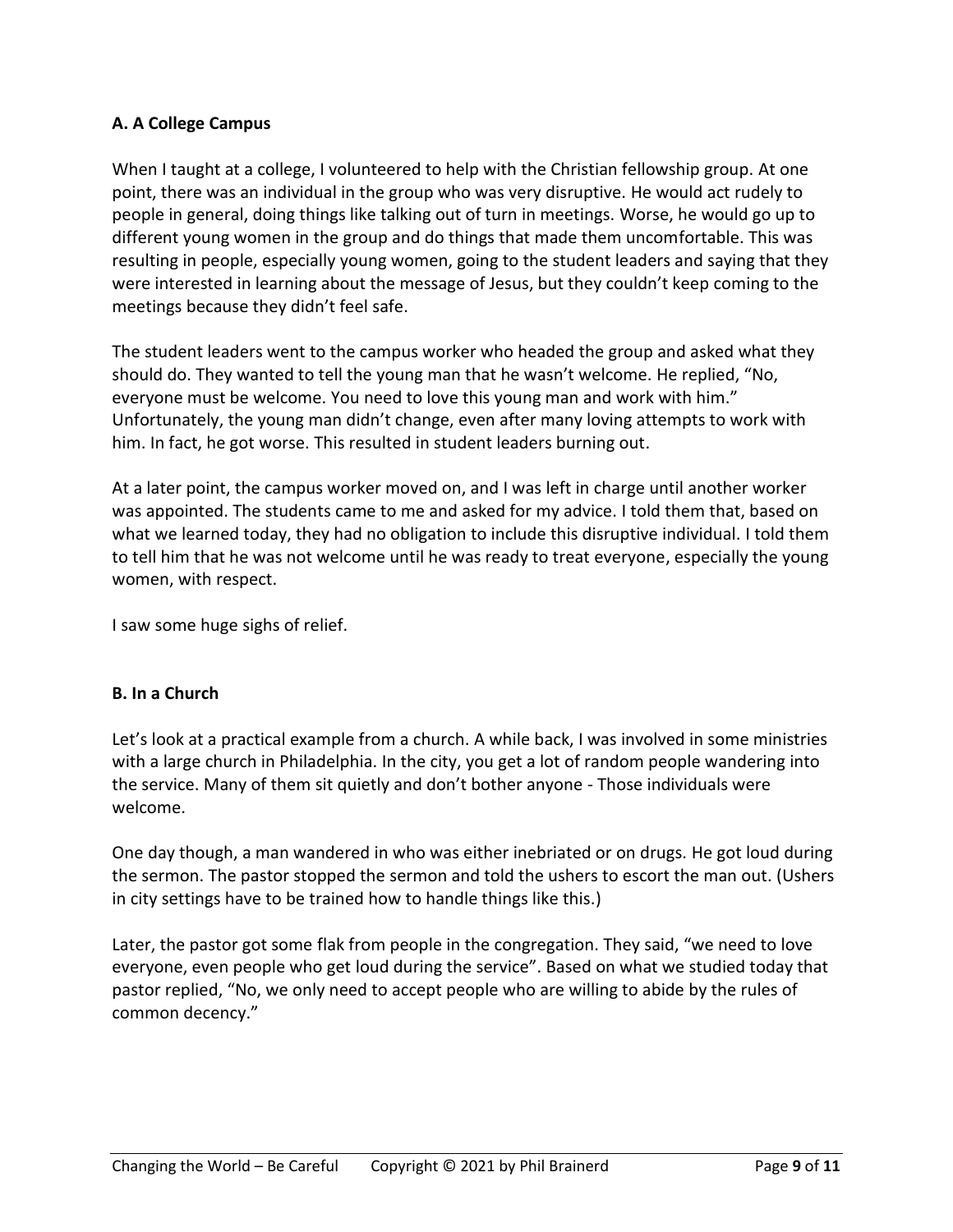As a note, I have worked in many settings with people who suffer from emotional and mental handicaps. Many times, the have behaviors involving acting in eccentric and sometimes rude ways in public. I have seen on more than one occasion that such people can magically develop manners and self-control when they are confronted. The problem is: People for some reason have the mistaken notion that it's kind and loving to ignore such behavior. Many times, it's more helpful to a person to lovingly, and perhaps sternly, confront bad behavior.

As a final note: There are exceptions to all this. Sometimes we have family members who can be abusive. Because we have family ties, we can't just move on. We deal with those situations as they arise. The same can happen with employment or neighbors. Sometimes persecution arises and as a practical matter, we can't run away. Again, we seek God's wisdom and grace in those situations.

Finally, sometimes people are abusive one day, but on another day, they come back ready to listen. On those days we forgive the sins of the past and offer people the message of life: The gospel of Jesus Christ.

Let's pull this all together.

## **Conclusion**

So today, we learned the second principle of changing the world: Be careful, because sometimes the world does not want to be changed.

The message of the Kingdom of God is a treasure. It's like a rare and beautiful pearl. And it changes people. It changes us from common things, jars of clay, into something sacred something set apart for God. When we accept the sacrifice of Jesus for our sins, God cleanses us from all sin and sends his Holy Spirit to dwell in us. We become holy temples.

We have been told to offer this treasure to the world. Sometimes the world responds by accepting the treasure. That's a wonderful thing. Sometimes the world responds not with acceptance, but with abuse. That's a sad and tragic thing.

Sometimes, the world is like the little boy who rescued starfish by picking them up and taking them to the ocean. Sometimes, the world happily accepts us and is changed. Sometimes, the world is like the little boy who tried to save a shark. On those days, our loving Father comes along. And you know what he does? Often times, He talks us out of it!

Let's listen and apply the advice our Lord gives to us as we go out to change the world.